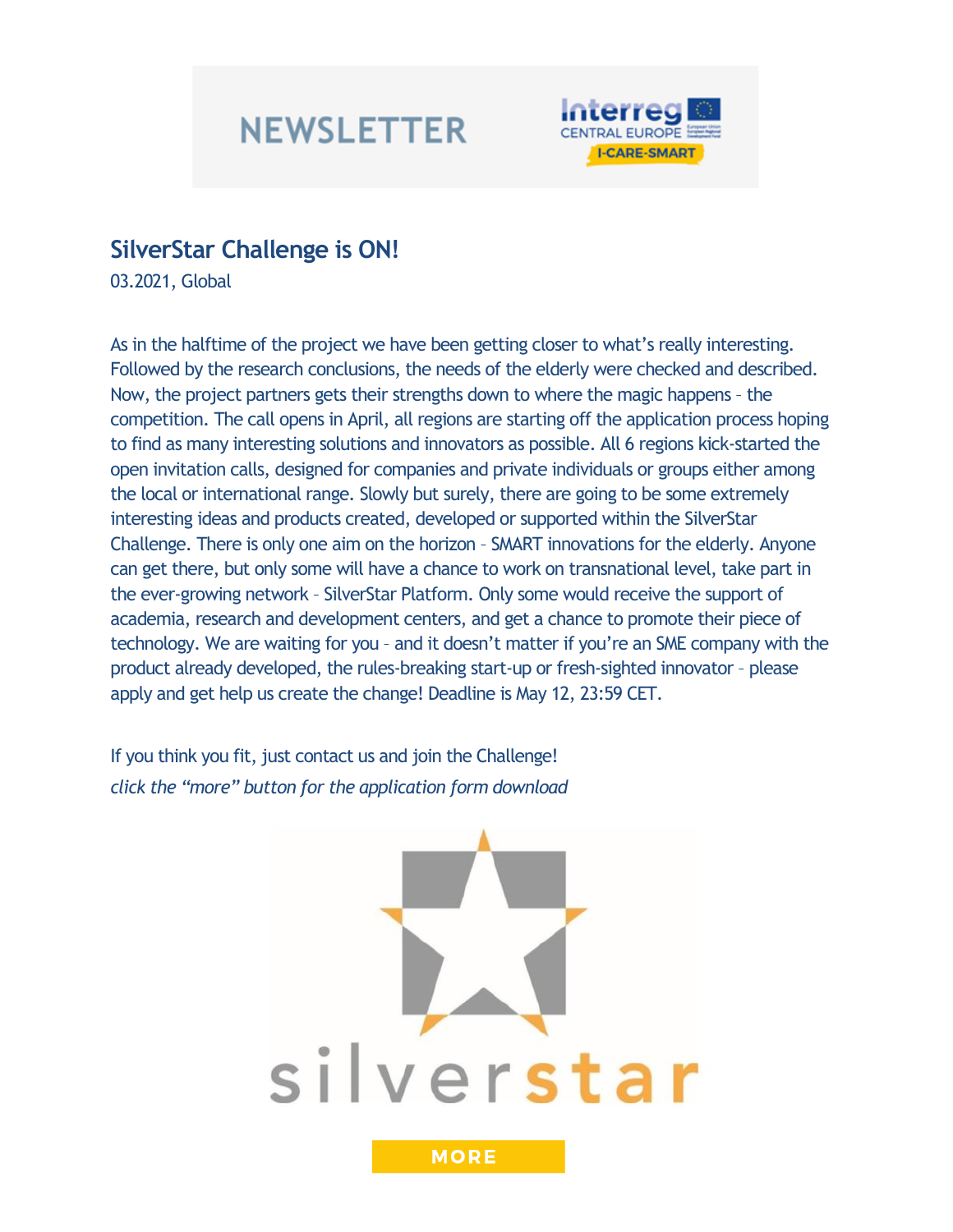#### **Keeping an ear to the ground: what's up with that promotion?!**  03.2021, Poland

The call itself is the core assumption of the I-CARE-SMART project, but no real action can be done without the proper promotion. This being said, we can now reveal we have been working on the promotional videos since the beginning of 2021. We have prepared 2 unique videos, having our I-CARE-SMART personas created, 6 languages covered, including audio description and subtitles - everything to raise accessibility among the senior group willing to watch it. One video promotes the I-CARE-SMART project, while the second one is mainly focused on the SilverStar Challenge and the Platform. The videos are going to be soon online. Make sure to visit our Facebook to see them both. Below the screenshot from the video – for the sake of your curiosity.

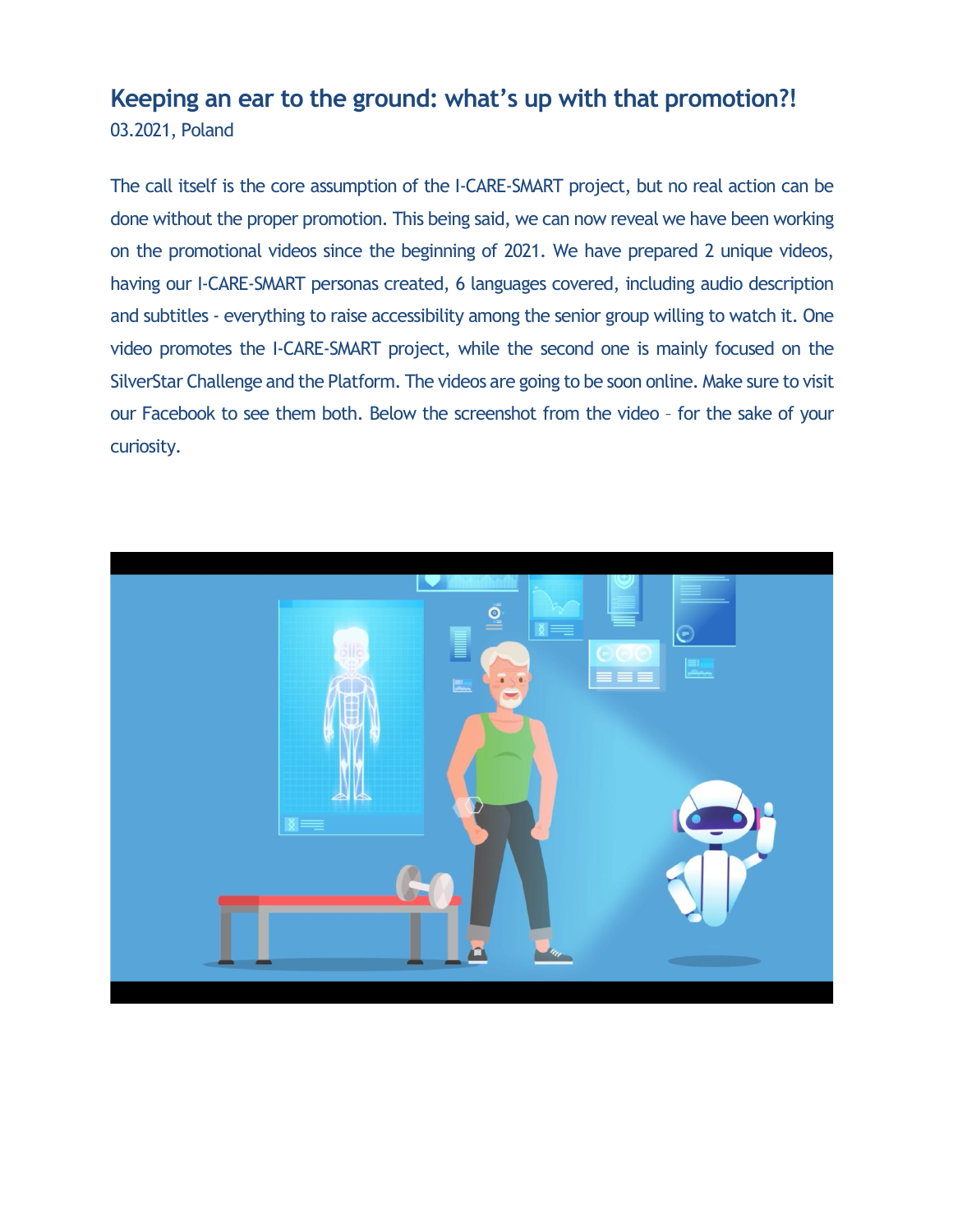As Covid pandemic doesn't let go, we have decided to go fully online as long as a regular contact in person is not possible, and still not to be probable. We are presenting you our leaflet project. You may find that online among our accountable list of partners, as the common-for-all promotional campaigne component within the project partners.





**MORE**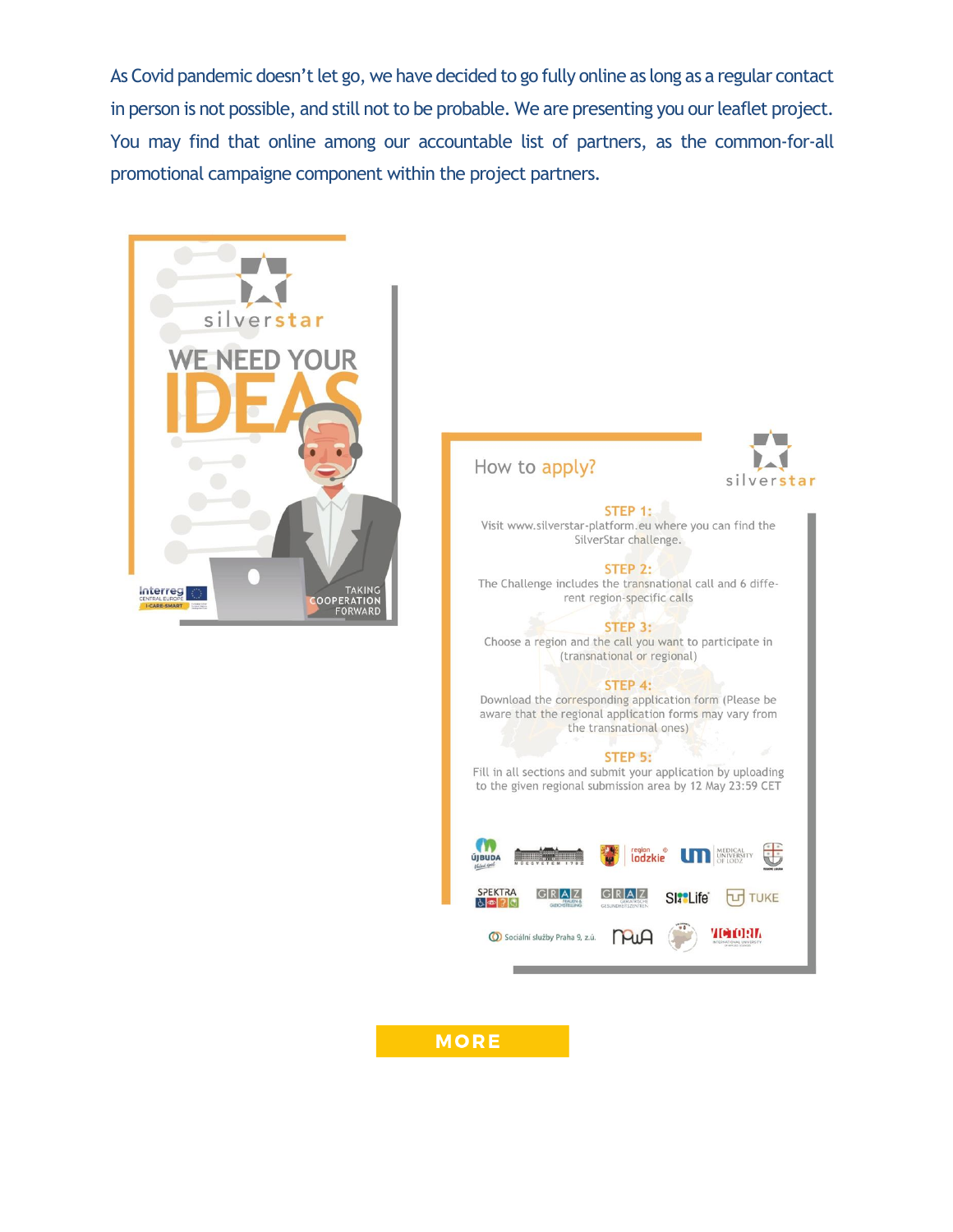#### **SilverStar Platform is active and operates!**

02.2021, Italy

Using the opportunity to share news and revelations with you, dear audcience, we would like to present you our newly built platform – the SilverStar Platform. This is soon to be a virtual tool, used as a part of hybrid ecosystem for innovation and networking purposes, as well as good practices and information sharing platform. It's open for business, students, innovators and seniors' representatives. Organisations within the project will have access to toolboxes and analyzis of the silver economy sector, and we want it to be your data center and market research go-to when thinking of entereing the business of innovations in the elderly care.



#### The SilverStar platform is designed to support co-creation

The SilverStar platform is designed to facilitate collaboration to integrate the creativity and experience of the fast growing "silver generation" in the innovation-process of new products and services designed specifically for them.



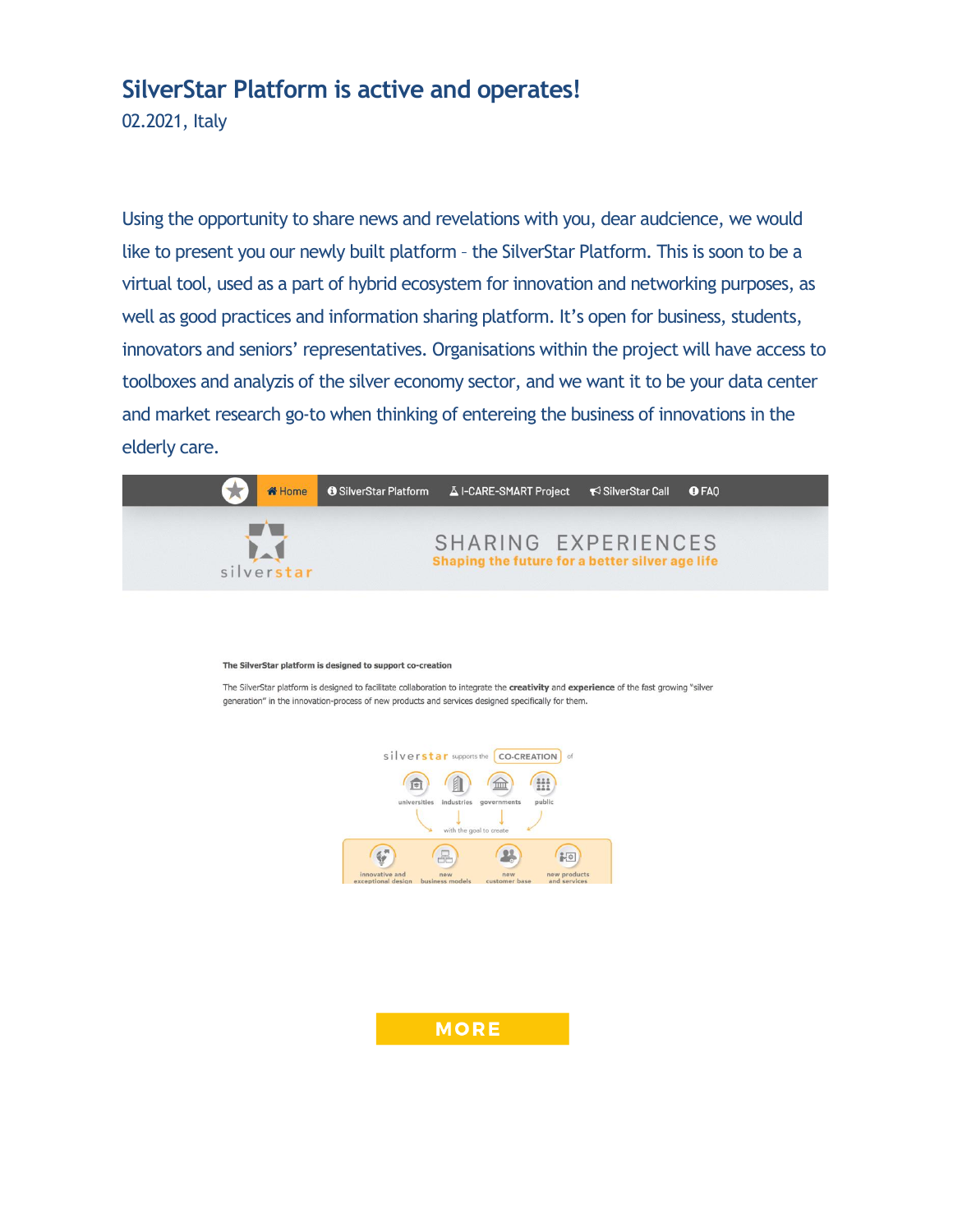# **New year, new opportunities – HTH Challenge in Graz.**

01.2020 Graz, Austria

In January 2021 City of Graz and Nowa had the opportunity to be part of the HTH Challenge and look for ideas that strengthen a self-determined life in old age. After an exciting pitch with 8 companies, the partners, together with experts and the senior advisory board, decided on the two companies Darwin Biomedical - sensor based walking aid Sprout and Retrobrain therapeutic games *Memorebox*. The companies have won a co-creation pilot, and the chance to involve the target group of senior citizens and other experts even more in the further development of their products. Tailor-made products or services require the participation of users in the innovation process, which gives them the opportunity to contribute experiences and ideas and to change products themselves. This gives companies a market advantage because people are more willing to pay for a product or service that meets their personal needs (cf. Schuurmann et al 2015). And for seniors, co-creation is an opportunity to get recognition for their experiences and their extensive knowledge and to find spaces for creative thinking in the group.





**MORE**